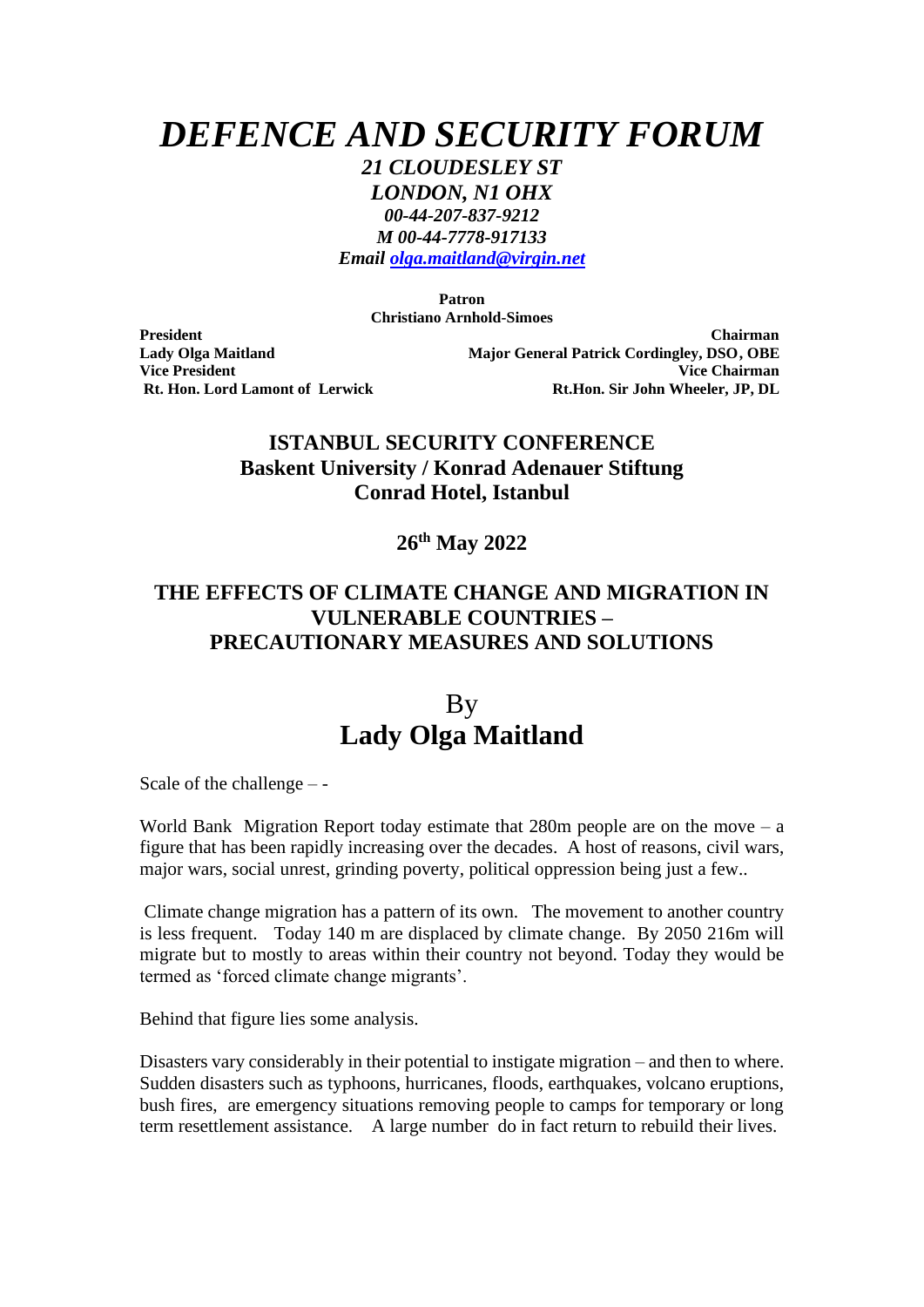In most of these cases, the population do not have the financial resources to move far. They are certainly the poorest and least powerful, without a political voice. They are the marginalised. Limited options with fragile unstable governments often least able to be able to respond until international aid arrives.

Different regions have different responses. If they are hit by drought, loss of livestock and crops, famine, facing starvation, they head for the other rural areas or the cities. The test being, as in the Sahel, where women walk 25k a day to collect water Further than that, they move permanently.

Either they go to another rural area or to a city. This in turn can create social tension which can lead to violence, robbery and so on. Generally it is the men who leave first without dependents. Families try to stay as near to their roots as possible, partly to retain control of homes , protect from squatters, and land, and the type of work they were used to.

Coastal areas swamped by rising sea levels can also push the population away.

There is a pattern.

Worst affected and highly vulnerable to extreme disasters in the near future is the African continent, east, west and centre. Asia has its own vulnerabilities Nepal, Bangladesh, India. But not to forget the Caribbean, and Latin America.

The interesting point is to look at how countries are building resilience to the climate change disasters.

In a crisis, families rely on remittances. These are a lifeline for survival. There is always an upsurge when the need arises. Community networks provide basic coping strategies.

The interesting analysis however lies in looking at countries who are actively building resilience.

Maldives.

They are building better sea defences, elevated buildings, early warning systems , replacing reliance on diesel fuel with solar power, safeguarding precious fresh water supplies.

Fiji – after suffering costly typhoons such as in 2016 when 131,000 were displaced, they set up a Build Back Better programme, strengthening buildings to such an extent that in 2020 when another cyclone hit, the buildings were not damaged.

Dominica has a 2020-2030 plan for robust resilience which includes climate resilient agriculture, and a geothermal power investment.

Sao Tome and Principe, tiny islands in the Gulf of Guinea are boosting sea walls after suffering 10 major floods a year. Further , restoring mangroves to be a breakwater. The same is happening in the west African mainland.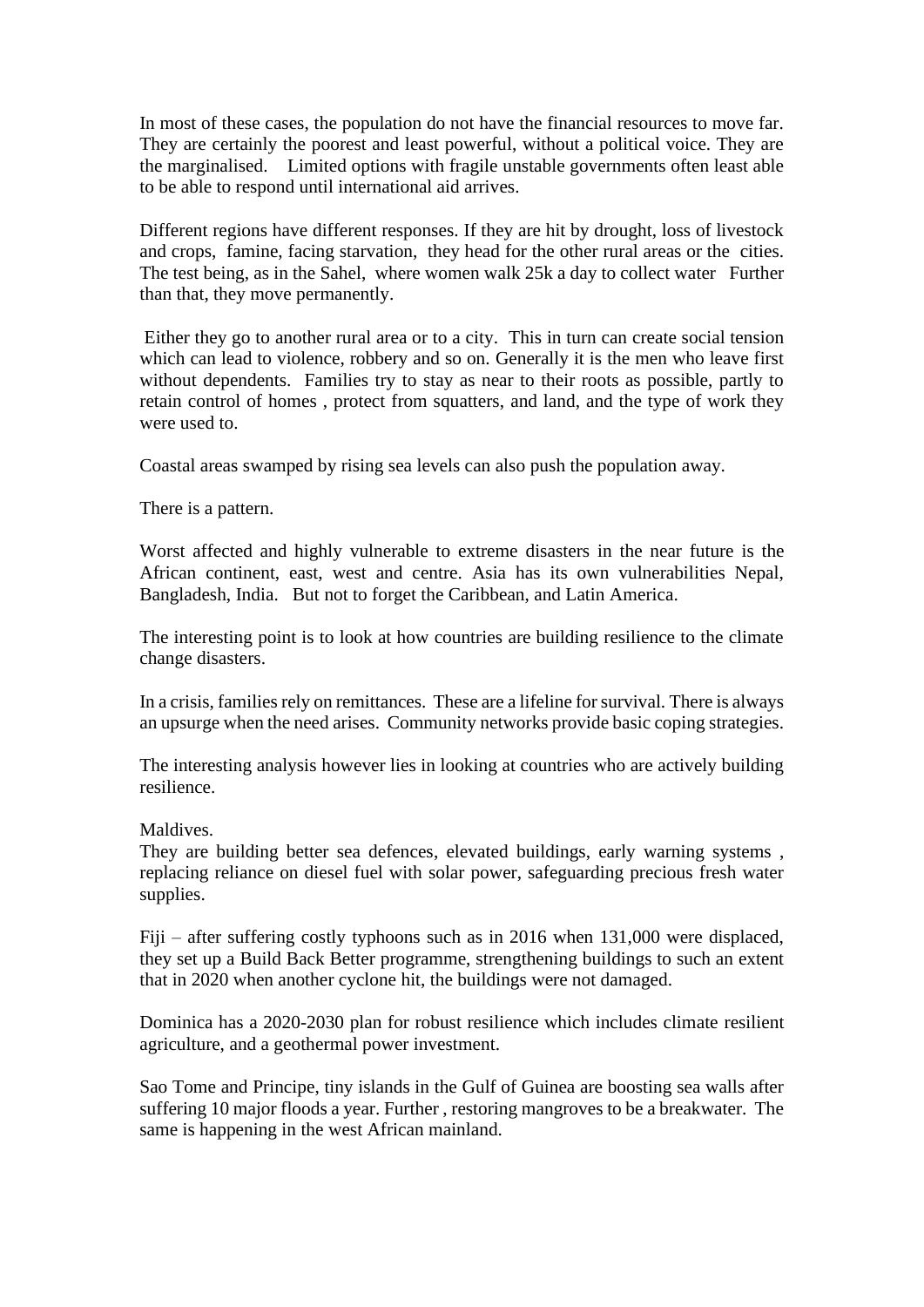Nepal in 2021 suffered devasting heavy rains leading to floods, landslides, destroying crops. Now they have a \$47b National Adapter Plan to be better prepared in the future.

Switzerland has invested massive funds in an early warning system that predicts landslides, avalanches and floods.

Brazil has a centuries old history of violent floods in the Amazon river basin. Today there are strict regulations on construction on the flood plains. But this does not offset the massive pollution caused by deforestation – an area the size of Kuwait is lost every year to logging. No end in sight in an election year for Bolsonaro.

Japan has perhaps the best early warning system in place of their own experience of a tsunami in 2011. For example, children are trained that on hearing a warning siren they head for the highest point in the neighbourhood.

Cuba follows Japan as one of the most prepared with hurricane sensors installed and a highly developed civil protection committees inspecting houses for safety equipment, identifying where everybody is, forbidden to go to the coast, 48 hours before a hurricane and so on.

All this too in Costa Rica, but going one step further with a rapid detection system for victims, as well as cleansing the neighbourhoods of debris and garbage within 12 hours after the crisis.

Mexico has toughened building its standards. Barbados. Dependent on tourism has a highly developed early warning system since storms are common from June t o December.

There are indeed admirable initiatives all over the world, but droughts have caused appalling famine,. In the Horn of Africa 14m face severe food and water shortages with negligible support in the areas most needed for water conservation, drilling of wells and irrigation programmes. Now the loss of Ukraine cereal is forcing people to the brink.

In truth the most vulnerable people and nations suffer most. All initiatives cost money,

At the COP26 Summit in Glasgow, it was the smaller and vulnerable nations especially in the Pacific who cried out for help to finance initiatives, but were not heard.

Pledges made at the previous summit in Copenhagen in 2009 for \$100b a year failed to be met

Did COP 26 make any further progress? Plenty of commitments to slash emissions but did not secure the \$100 b per year as promised in Copenhagen. Extremely alarming as this does not represent progression. Next review in 2023. It logically raises the question as to whether similar long term commitments made will ever come to fruition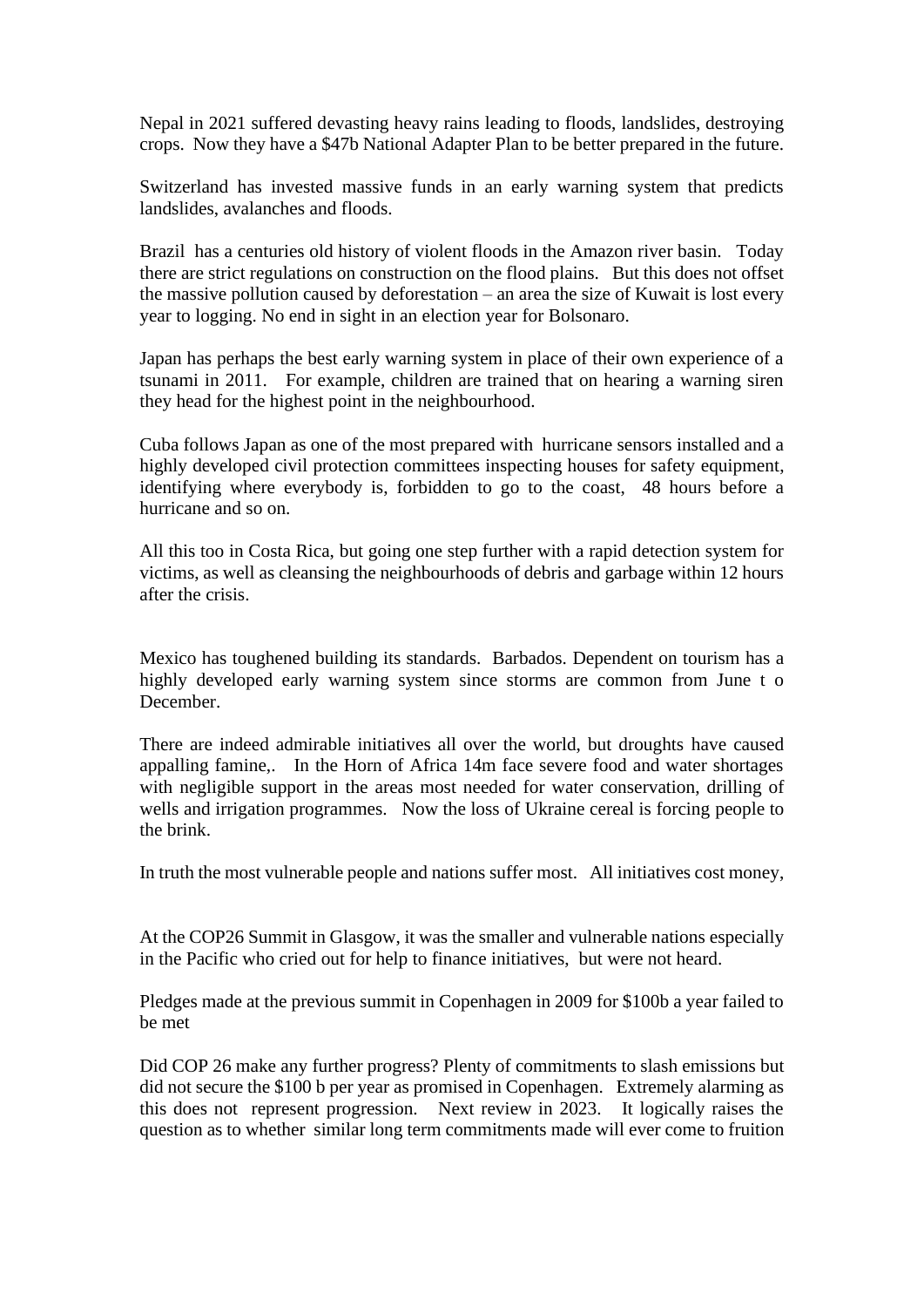According to the World Bank, the real target should be \$2.4 trillion annually. The rich nations have been inadequate and time is running out.

India lags way behind its commitments despite being seventh worst affected by climate change. They are a long way off from the drastic measures needed . President Modi makes pledges for achieving targets in 2070 – way beyond other countries and for all this it remains non-transparent and without verification.

Turkey, after years of tactical delay, has done a U-turn to access growing climate finance flows from the World Bank and European development banks.

So who will pay? How do they pay? With real difficulty.

This should be a topic at Davos. Many of the African countries have run up massive debts suffocating their ability to respond to climate change. Zambia's repayments were four times what it hoped to spend protecting people from extreme weather.

Aid comes with strings attached, hitting the most vulnerable.

The fact is that so far most of the climate finance the world's richest countries have provided has been in the form of loans that pile on more debt. Half of the external debt payments by low income countries are to banks, hedge funds, and asset managers who also have profited from funding fossil fuels on a massive scale.

Zambia has defaulted to Blackrock on repayments owing \$13b. Zambia's borrowing costs are far higher than those faced by wealthy countries. They are not alone. Consequence. No resources for vital climate change initiatives/

Political leaders and chief executives in Davaos cannot talk about climate change without talking about debt. If Blackrock and other bond owners really want to show themselves as climate leaders, then they should cancel the debts.

The G20 and IMF looked at restructuring debts in 2020 but nothing has happened since. The institutions have done little to bring the bond holders to the table.

There are other routes meanwhile.

The World Bank Group 's Climate Change Plan has committed \$25b annually for resilience projects . Globally \$321b comes from governments .. the rest comes from voluntary aid organisations and private initiatives.

One of the very real challenges is how and to whom should the aid be given? How can we be sure that the aid gets directly to the people who need it.? Who monitors? What oversight is there? What powers are there to ensure it gets to the end users?. Corruption, theft, fraud and looted funds has scaled to appalling levels especially in countries with authoritarian regimes.